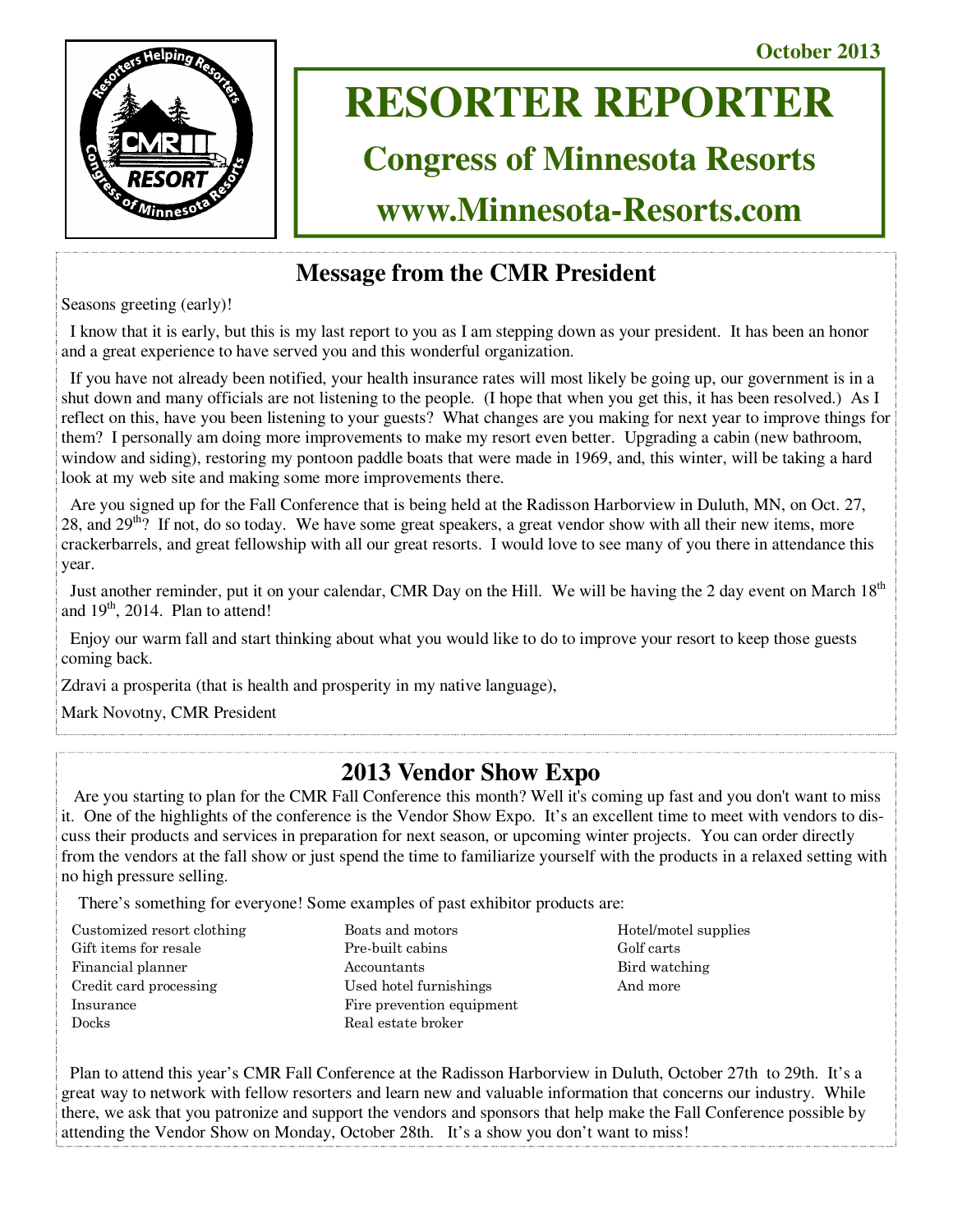# **CMR Fall Conference**

Yo resort peeps - The end of season is in sight and I can't WAIT to be around others who can totally commiserate (and celebrate!) about the wonderful world of resorting. :)

CMR Fall Conference plans - here's a quick overview of what's shaping up to be a heckuva fabulous conference with more detail to be coming your way once a week the next few weeks:

• DNR LSP training (9 a.m. - noon on Sunday, Oct 26) To register for training, find out if a business needs a permit, or for more information, visit the DNR website at www.mndnr.gov/lsp.

- What Should Your Accountant be Asking You?
- Real Colors Type Indicator
- Engaging Guests with Video
- Health Insurance (changes in 2014)
- Communication Techniques Leading a Team to Excellence
- **Explore MN Tourism Update**
- Legislative Update
- Vendor Show
- **Silent Auction**
- Hospitality Room (sharing wisdom in a casual setting)
- 6 (yes SIX!!! count 'em!!!) crackerbarrels scheduled
- weird and wacky resorter Game Show

Where: Radisson Harborview in Duluth When: October 27-29 (Sun-Tues)

BONUS: Fun Day on Saturday, October 26 (come early and hang out with us!)

To make room reservations call Radisson at 218-727-8981, or www.radissonduluth.com)

------------------------------------------

To register for Conference:

Send a check for \$140/person (CMR members) or \$160/person (non-CMR members) (pricing includes 2 dinners, 2 breakfasts, 2 lunches, all snacks and breaks) to:

Congress of Minnesota Resorts

PO Box 358

New London, MN 56273-0358

cmr@minnesota-resorts.com

#### **Please include: Names of attendees, business name, address, email address and phone number at which you wish to be contacted.**

FROM: Kim Bowen, CMR Conference/Workshop Committee (Crow Wing Crest Lodge, finishing 13 years in resorting . . .\*sigh\*)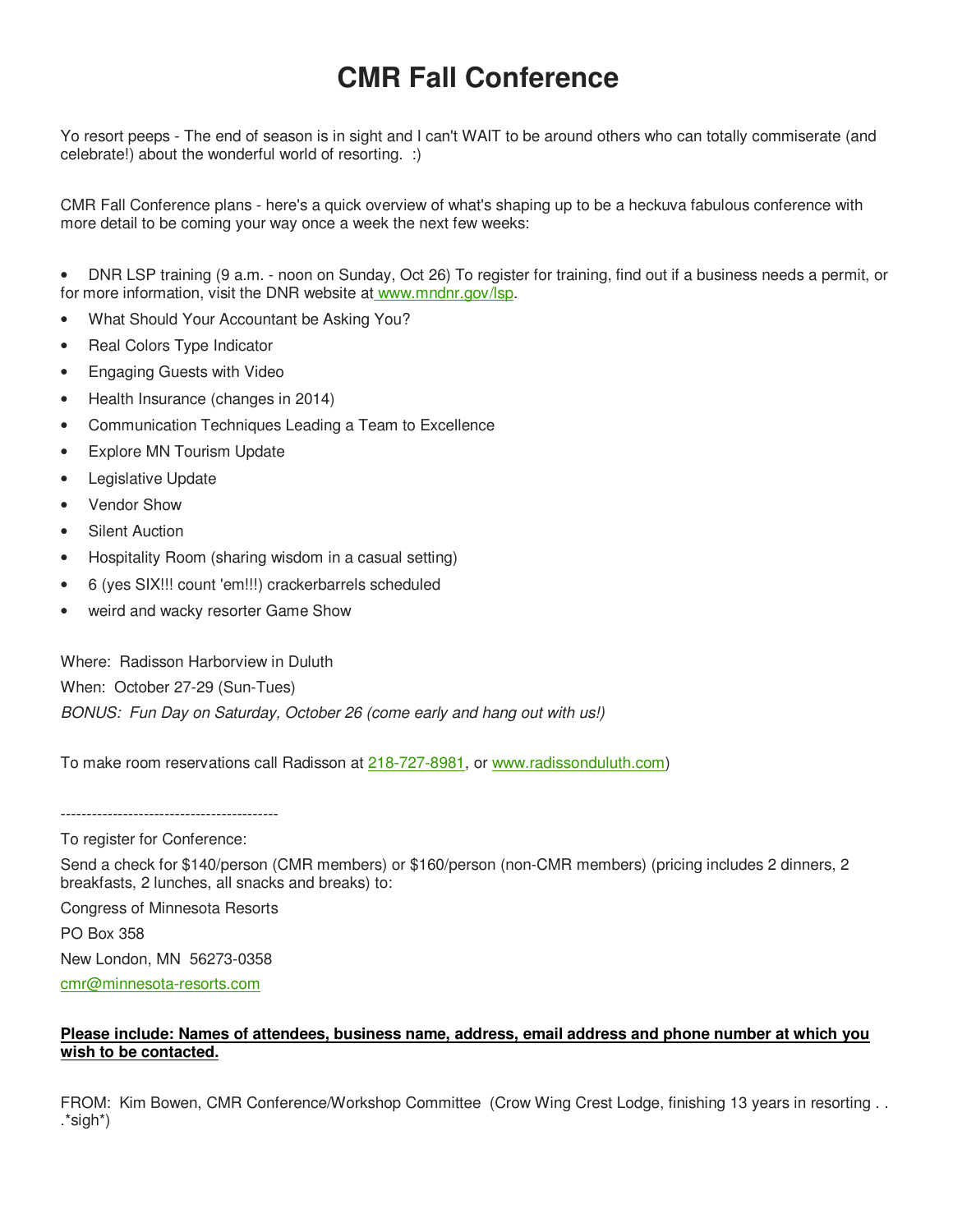# **SILENT AUCTION**

 We need donations for the Silent Auction to be held Monday, Oct. 28th, during the CMR Fall Conference. The auction is on going during that day and will close at 6p.m.

We love your original ideas...quilts, wood projects, cabin decor, gift certificates, toys, gift baskets, tools, artwork, any or all of the above!

If you've been to conferences, you've seen the donations...we don't turn anything away!

The money raised from our Silent Auction funds the legislative work for our organization and Day on the Hill.

 To donate contact Pat Addler, vacation@crlodge.com or call at 218-243-2487 or Tim Senger, cedarpoint@bigfork.net or call at 218-832-3808.

### **LMO= Last Minute Openings**

Sure, the summer season is behind us, but for those who are open year-round or are still looking to fill some of your autumn season openings, don't forget the CMR's 'Last Minute Openings' feature. Vacancy dates are extended from three weeks to six weeks in the off-season! Just log into your listing page and follow the instructions to list your openings. There is a small nominal fee (\$5/listing) which can be paid by credit card or PayPal. Many member resorts have had success with this feature and feel it is well worth the small investment.

**FYI From the Marketing Committee** 

Have you had trouble logging into your listing page on the CMR website (www.Minnesota-Resorts.com)? Don't fear; the website is not malfunctioning, you haven't been computer hacked, entered into the Twilight Zone, or any other Time/Space continuum for that matter. We've been told it is merely a compatibility issue with Internet Explorer 10. Now don't feel rejected, we're sure you're very compatible (wink, wink); this is a Microsoft glitch that can be resolved by simply clicking the compatibility icon (torn piece of paper in address bar), or trying a different browser. If you continue to have trouble please contact Su Ugstad at rsugstad@means.net or call 218-566-2346 or Tim Aarsvold at TJA@GenevaBeachResort.com or call 320-763-3200

### **See you in Duluth at the CMR Fall Conference!**

### **Radisson Harborview in Duluth**

### **October 27-29 (Sun-Tues) Come early for the Fun Day on Saturday, October 26**

### **New Members & New Owners/Managers!**

#### **New Resort Members:**

John & Kristi Gordon, Train Bell Resort, PO Box 100, Merrifield MN 56465 Phone: 218-829-4941 Email: vacation@trainbellresort.com Website: www.TrainBellResort.com

Associate Members:

Clearent, Brenda Farrell, Acct Executive, 511 N 8th ST, Brainerd, MN 56401 Phone: 218-330-6960 Email: bfarrell@clearent.com Website: www.clearent.com

**CMR CALENDAR OF EVENTS**

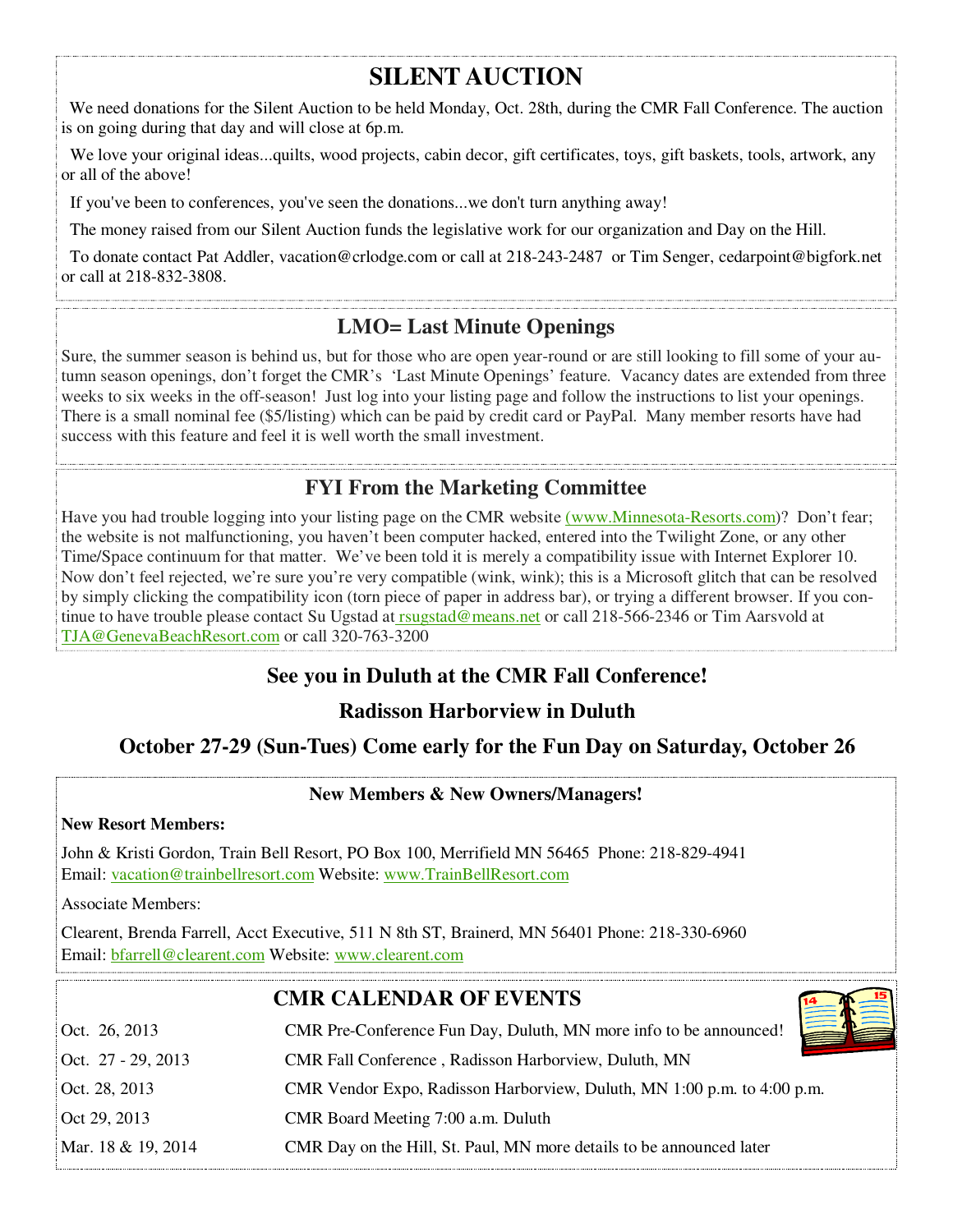## **Educational Opportunities for Small Businesses**

The University of Minnesota Duluth offers a wonderful small business development center. You can find them at www.umdced.com.

UMD Center for Economic Development Offer Workshops and Events, many are offered right online. You can find Entrepreneurial Essentials, SBA Training Courses, Writing a Business Plan, How to Prepare a Loan Package, Business Taxes for the Self-Employed, and many other on-line opportunities on the website.

They also offer computer and business workshops from Excel to Creating Dynamic Presentations with Prezi. I have enjoyed many of these and have gain knowledge that has helped in the efficiency of my resort.

UMD CED consulting programs allow you to have one-on one services and focus on either a new start up business or improving your existing business. One-on-One Consulting covers areas such as:

- Business expansion
- Starting a business
- Feasibility analysis and studies
- Market research
- Advertising/sales
- Financial analysis
- Loan packaging
- Record keeping systems
- Exit planning
- Appointments are also available for Legal Corps Clinic; these are volunteer attorneys who will provide help to small businesses. Here are examples of legal issues with which volunteer attorneys can provide advice and/or assistance:
- Choice of legal form of organization and forma- Franchising tion of (for-profit) organization
- Intellectual property—copyright, trademark, trade name, licensing, patents
- Contracts and commercial leases
- Taxation
- Government regulation
- Employment

Participants are limited to one 30-minute session each year.

UMD CED provides wonderful resources and services to businesses through its electronic newsletter NewsWire; you can sign up on the website www.umdced.com to start enjoying the resources available for the UMD CED.

Kim Osterhoudt, Pine Beach Resort, Side Lake, MN

- E-commerce
- Website development and analysis
- Software search and recommendations
- Hardware and network specifications
- Accounting software analysis
- Export assistance
- Manufacturing assessment
- Research and development for value-added products
- 
- Risk management
- Real estate
- Director duties and internal organization
- Commercial debtor/creditor rights and options
- Other legal issues not involving participation in litigation